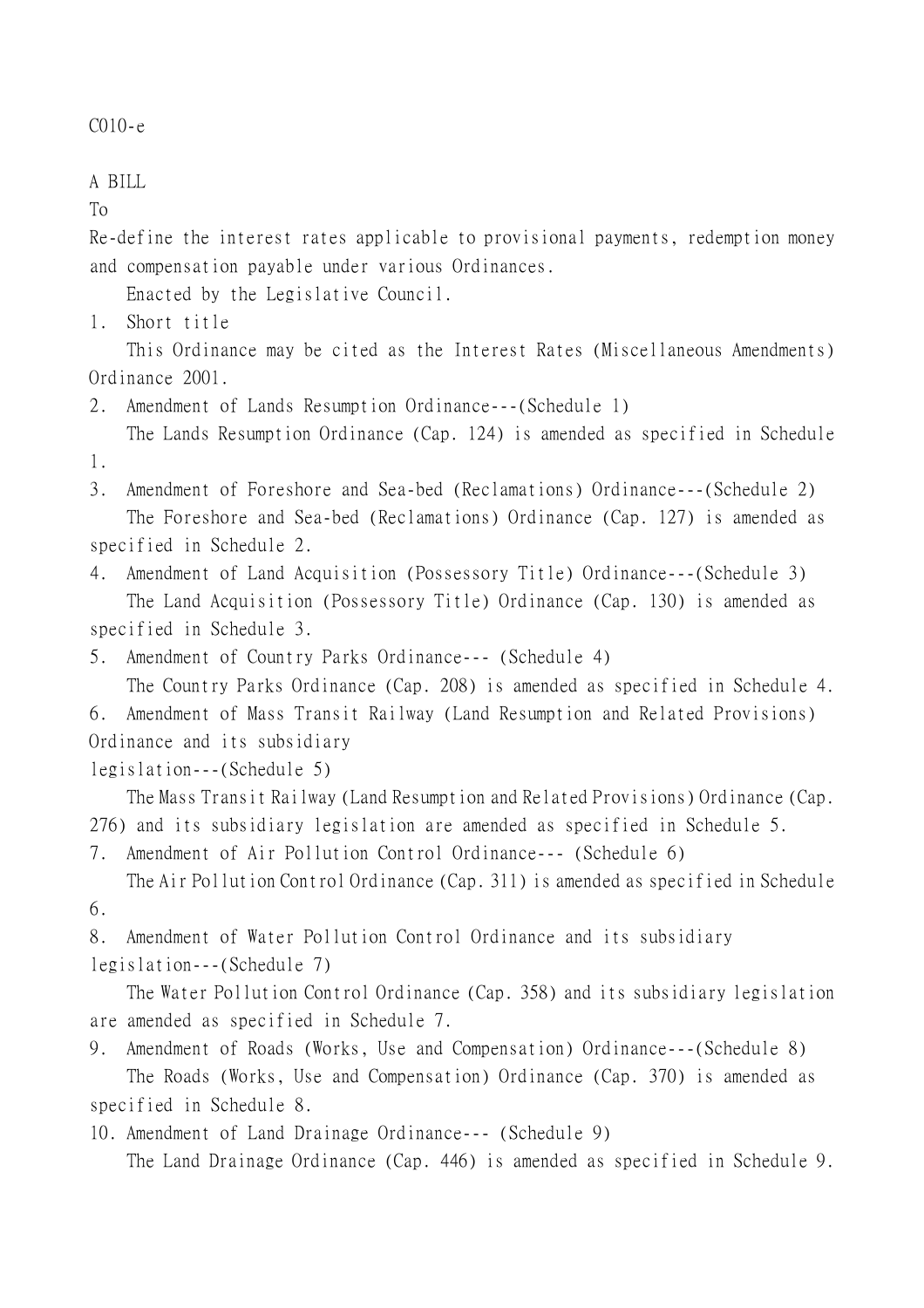11. Amendment of New Territories Land Exchange Entitlements (Redemption) Ordinance---

(Schedule 10)

The New Territories Land Exchange Entitlements (Redemption) Ordinance (Cap. 495) is amended as specified in Schedule 10.

12. Amendment of Railways Ordinance---(Schedule 11)

The Railways Ordinance (Cap. 519) is amended as specified in Schedule 11.

13. Validation of interest payments and application

(1) Notwithstanding that interest payments on provisional payments, redemption money or compensation in respect of claims or proceedings under any enactments amended by this Ordinance made before the commencement of this Ordinance for any day of the period from 3 July 2000 to the day immediately before the date of the commencement of this Ordinance were not made in accordance with the provisions of the enactments amended by this Ordinance as they existed immediately before the commencement of this Ordinance ("the existing provisions"), those payments are deemed to have been validly made in accordance with the existing provisions.

(2) Where any interest payments on provisional payments, redemption money or compensation in respect of claims or proceedings under any enactments amended by this Ordinance may be or are required to be made on or after the date of the commencement of this Ordinance in respect of which the period or any day of the period to which those payments relate occurred before the date of the commencement of this Ordinance, the following provisions apply---

(a) if that period or any day of that period occurred before 3 July 2000, the existing provisions will apply to interest payments in relation to that period or any day of that period, as the case may require;

(b) if that period or any day of that period occurred on or after

3 July 2000 but before 3 October 2000, the rate of interest applicable in relation to that period or any day of that period, as the case may require, is the lowest interest rate paid by members of The Hong Kong Association of Banks on time deposits on

2 July 2000;

(c) if that period or any day of that period occurred on or after

3 October 2000 but before the date of the commencement of this Ordinance and such interest payments relate to the provisions of the enactments amended by Schedule 4, 5 or 6 or section 1

of Schedule 7 as they existed immediately before the commencement of this Ordinance, subsection (3) will apply to the interest payments in relation to that period or any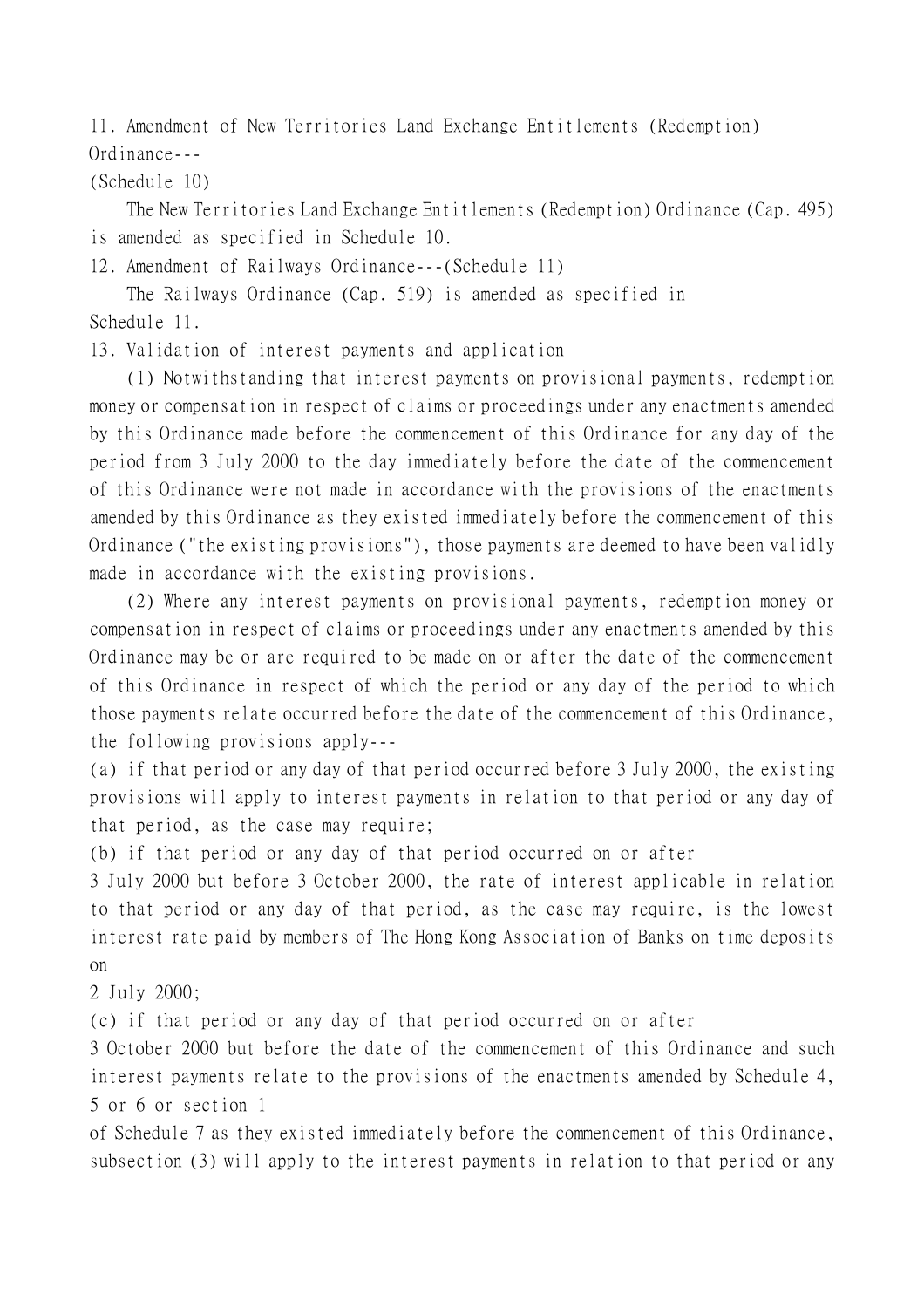day of that period, as the case may require;

(d) if that period or any day of that period occurred on or after

3 October 2000 but before the date of the commencement of this Ordinance and such interest payments relate to the provisions of the enactments amended by Schedule 1, 2 or 3, section 2 of Schedule 7 or Schedule 8, 9 or 11 as they existed immediately before the commencement of this Ordinance, subsection (4) will apply to the interest payments in relation to that period or any day of that period, as the case may require; (e) if that period or any day of that period occurred on or after

3 October 2000 but before the date of the commencement of this Ordinance and such interest payments relate to the provisions of the enactment amended by Schedule 10 as they existed immediately before the commencement of this Ordinance, subsection (5) will apply to the interest payments in relation to that period or any day of that period, as the case may require.

(3) For the purposes of subsection  $(2)(c)$ , the rate of interest payable---(a) in respect of a working day is the lowest of the interest rates paid on deposits at 24 hours' call at the close of business on that day by those members of The Hong Kong Association of Banks that provide the Government with the relevant interest rate; and

(b) in respect of a non-working day is the lowest of the interest rates paid on deposits at 24 hours' call at the close of business on the last working day before that day by those members of The Hong Kong Association of Banks that provide the Government with the relevant interest rate.

(4) For the purposes of subsection  $(2)(d)$ , the rate of interest payable---(a) in respect of a working day must not be lower than the lowest of the interest rates paid on deposits at 24 hours' call at the close of business on that day by those members of The Hong Kong Association of Banks that provide the Government with the relevant interest rate; and

(b) in respect of a non-working day must not be lower than the lowest of the interest rates paid on deposits at 24 hours' call at the close of business on the last working day before that day by those members of The Hong Kong Association of Banks that provide the Government with the relevant interest rate.

(5) For the purposes of subsection  $(2)(e)$ , the rate of interest payable---(a) in respect of a working day is the lowest of the interest rates paid on deposits at 24 hours' call by note-issuing banks at the close of business on that day; and (b) in respect of a non-working day is the lowest of the interest rates paid on deposits at 24 hours' call by note-issuing banks at the close of business on the last working day before that day.

(6) In this section---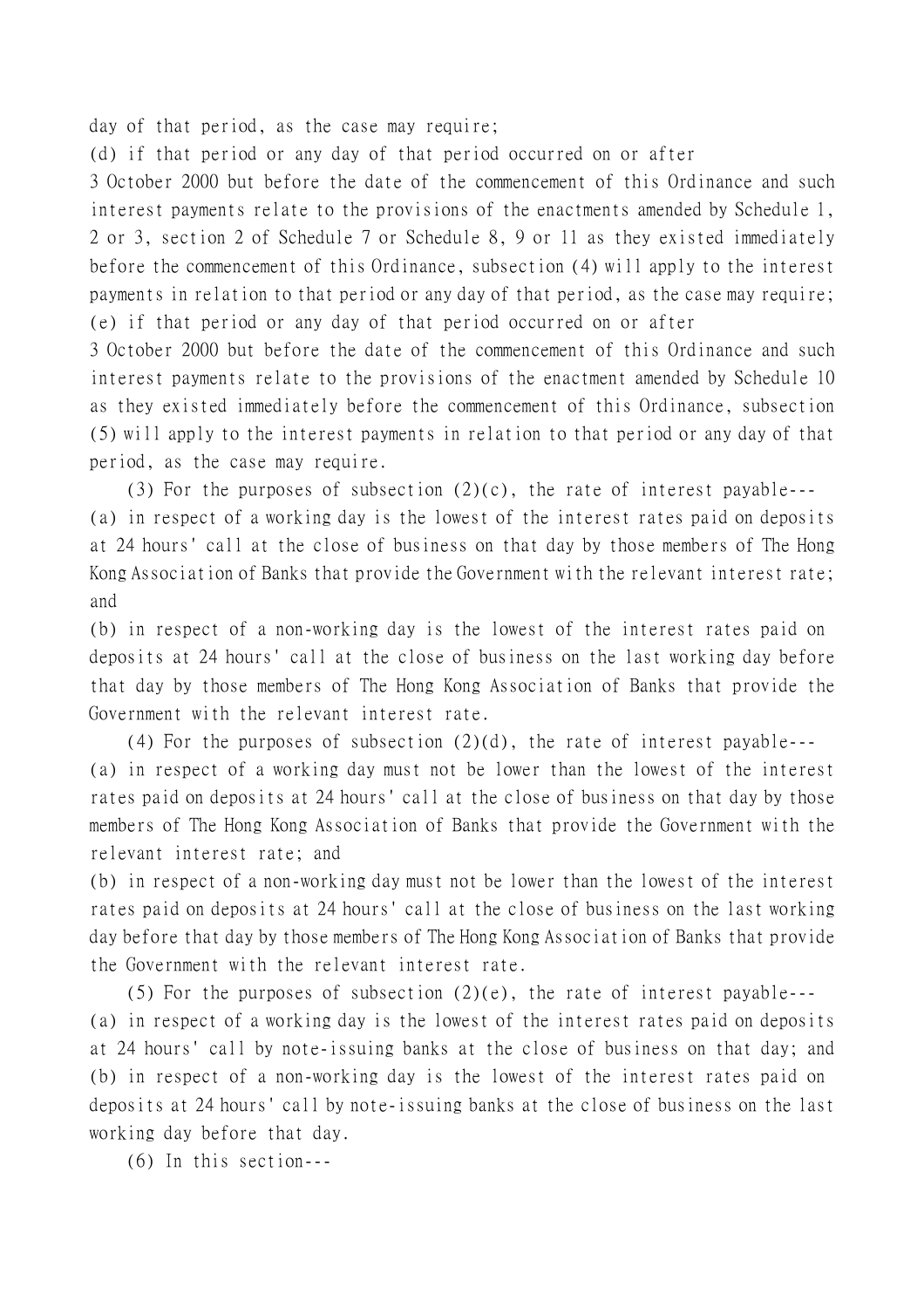"non-working day" (非工作日) means a day that is not a working day; "note-issuing bank" (發鈔銀行) has the meaning assigned to it by section 2 of the Legal Tender Notes Issue Ordinance (Cap. 65); "working day" (工作日) means any day other than--- (a) a public holiday; or (b) a gale warning day or black rainstorm warning day as defined in section 71(2) of the Interpretation and General Clauses Ordinance (Cap. 1). SCHEDULE 1 [s. 2] Amendment of Lands Resumption Ordinance 1. Interpretation Section 2 of the Lands Resumption Ordinance (Cap. 124) is amended by adding- -- ""non-working day" (非工作日) means a day that is not a working day; "note-issuing bank" (發鈔銀行), for the purposes of sections 16A and 17, has the meaning assigned to it by section 2 of the Legal Tender Notes Issue Ordinance (Cap. 65); "working day" (工作日), for the purposes of sections 16A and 17, means any day other than--- (a) a public holiday; or (b) a gale warning day or black rainstorm warning day as defined in section 71(2) of the Interpretation and General Clauses Ordinance (Cap. 1).". 2. Provisional payment pending determination of compensation Section 16A is amended--- (a) in subsection (1)(b), by repealing everything after "calculated" and substituting "on a daily basis according to subsection (1A)."; (b) by adding--- "(1A) For the purposes of subsection  $(1)(b)$ , the rate of interest paid---(a) in respect of a working day must not be lower than the lowest of the interest rates paid on deposits at 24 hours' call by note-issuing banks at the close of business on that day; and (b) in respect of a non-working day must not be lower than the lowest of the interest rates paid on deposits at 24 hours' call by note-issuing banks at the close of business on the last working day before that day.". 3. Payment of compensation and interest Section 17(3A) is repealed and the following substituted--- "(3A) Subject to subsection (3B), the rate of interest for the purposes of subsection (3) shall be such rate as the Lands Tribunal may fix.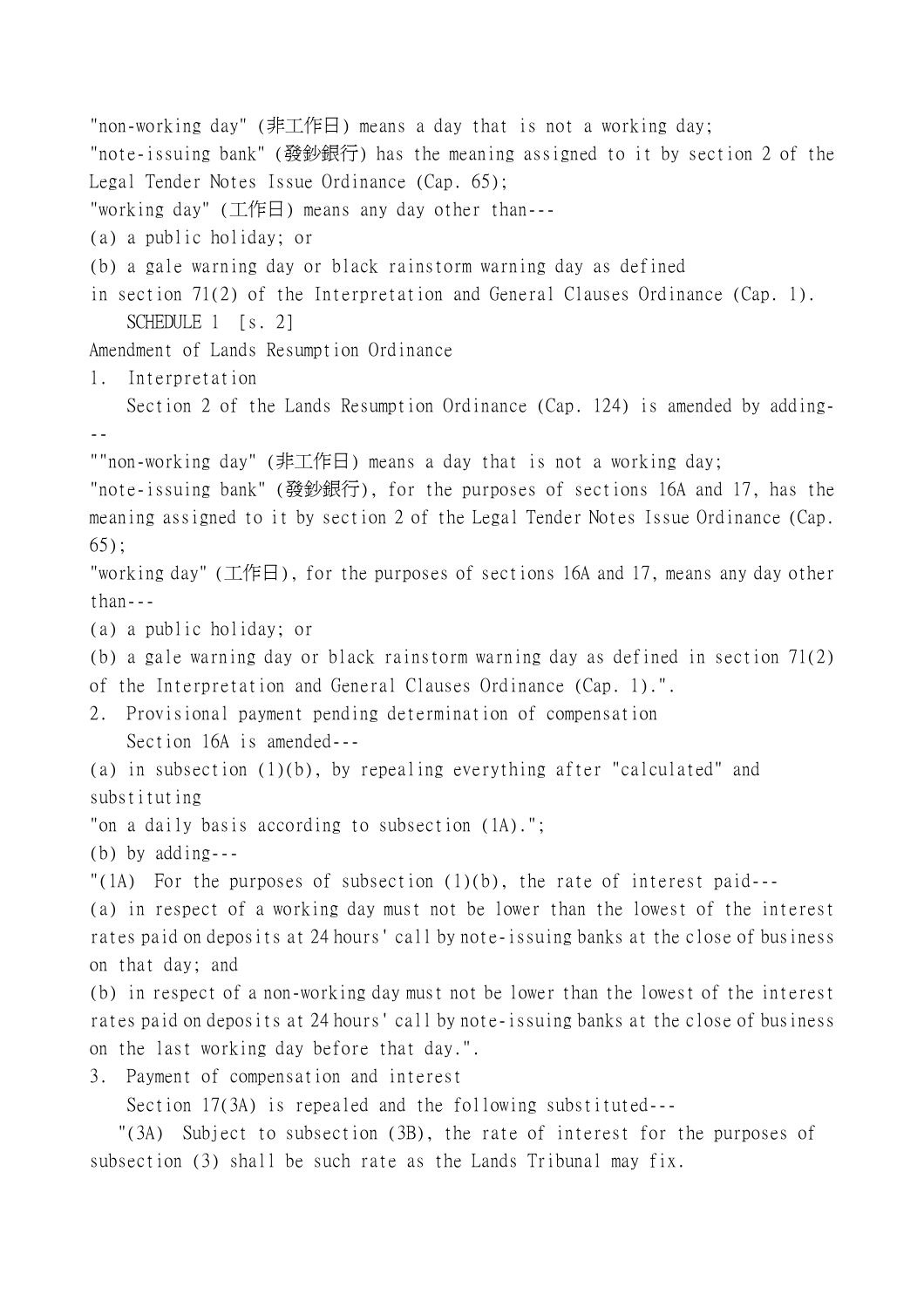(3B) The rate of interest fixed under subsection (3A)---

(a) in respect of a working day must not be lower than the lowest of the interest rates paid on deposits at 24 hours' call by note-issuing banks at the close of business on that day; and

(b) in respect of a non-working day must not be lower than the lowest of the interest rates paid on deposits at 24 hours' call by note-issuing banks at the close of business on the last working day before that day.".

------------------------------

```
SCHEDULE 2 [s. 3]
```
Amendment of Foreshore and Sea-bed (Reclamations) Ordinance

1. Interpretation

Section 2 of the Foreshore and Sea-bed (Reclamations) Ordinance (Cap. 127) is amended by adding---

""non-working day" (非工作日) means a day that is not a working day;

"note-issuing bank" (發鈔銀行), for the purposes of sections 14 and 15, has the meaning assigned to it by section 2 of the Legal Tender Notes Issue Ordinance (Cap. 65);

"working day" (工作日), for the purposes of sections 14 and 15, means any day other than---

(a) a public holiday; or

(b) a gale warning day or black rainstorm warning day as defined in section 71(2) of the Interpretation and General Clauses Ordinance (Cap. 1).".

2. Provisional payment pending determination of compensation Section 14 is amended---

(a) in subsection (1)(b), by repealing everything after "calculated" and substituting "on a daily basis according to subsection (1A).";

(b) by adding---

"(1A) For the purposes of subsection  $(1)(b)$ , the rate of interest paid---

(a) in respect of a working day must not be lower than the lowest of the interest rates paid on deposits at 24 hours' call by note-issuing banks at the close of business on that day; and

(b) in respect of a non-working day must not be lower than the lowest of the interest rates paid on deposits at 24 hours' call by note-issuing banks at the close of business on the last working day before that day.".

3. Payment of compensation and interest

Section 15(4) is repealed and the following substituted---

 "(4) Subject to subsection (4A), the rate of interest for the purposes of subsection (3) shall be such rate as the Lands Tribunal may fix.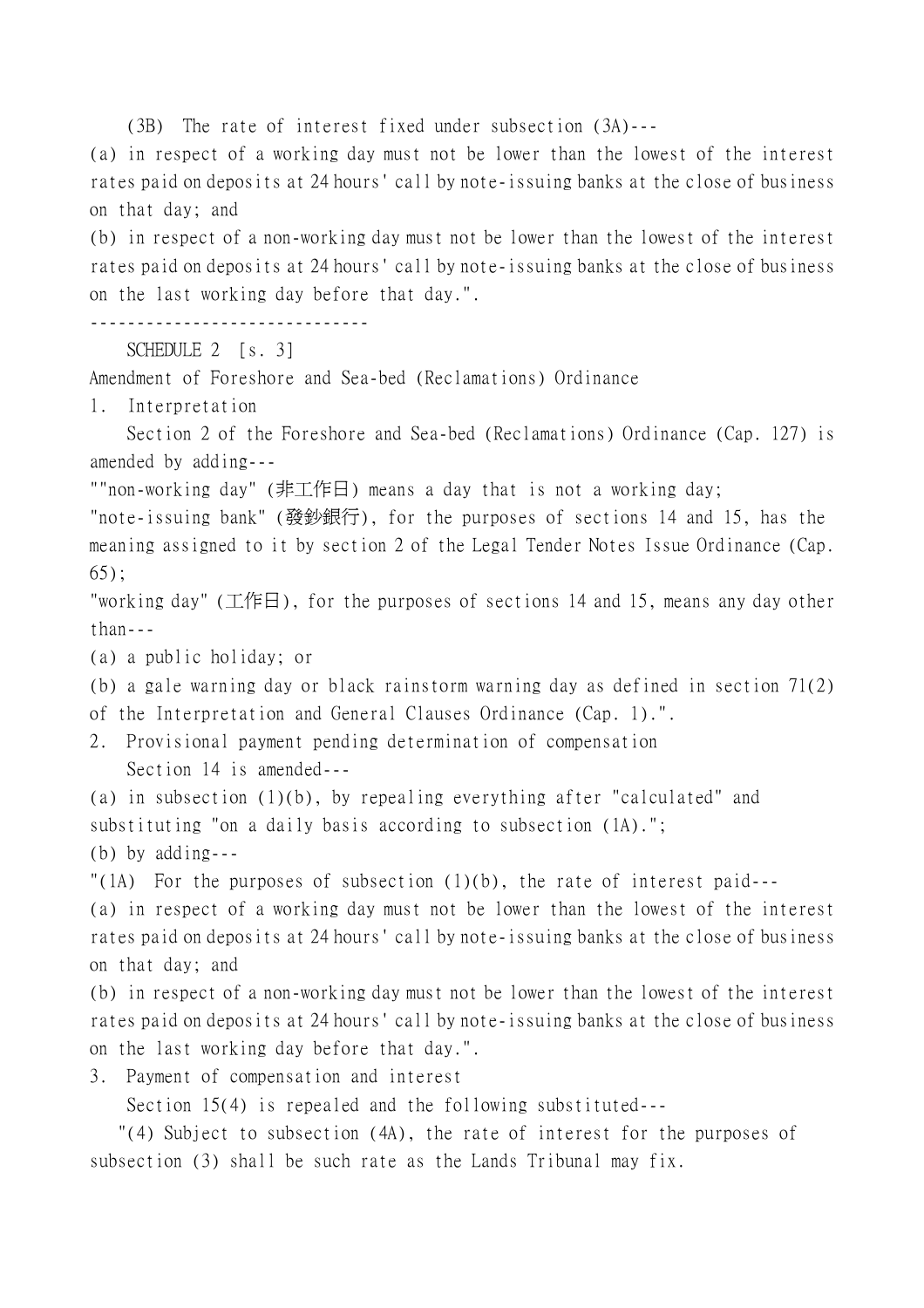(4A) The rate of interest fixed under subsection (4)---

(a) in respect of a working day must not be lower than the lowest of the interest rates paid on deposits at 24 hours' call by note-issuing banks at the close of business on that day; and

(b) in respect of a non-working day must not be lower than the lowest of the interest rates paid on deposits at 24 hours' call by note-issuing banks at the close of business on the last working day before that day.".

------------------------------

```
SCHEDULE 3 [s. 4]
```
Amendment of Land Acquisition (Possessory Title) Ordinance

1. Interpretation

Section 2 of the Land Acquisition (Possessory Title) Ordinance (Cap. 130) is amended by adding---

""non-working day" (非工作日) means a day that is not a working day;

"note-issuing bank" (發鈔銀行), for the purposes of sections 9 and 10, has the meaning assigned to it by section 2 of the Legal Tender Notes Issue Ordinance (Cap. 65); "working day" (工作日), for the purposes of sections 9 and 10, means any day other than---

(a) a public holiday; or

(b) a gale warning day or black rainstorm warning day as defined in section 71(2)

of the Interpretation and General Clauses Ordinance (Cap. 1).".

2. Provisional payment pending determination of compensation Section 9 is amended---

(a) in subsection (1)(b), by repealing everything after "calculated" and substituting

"on a daily basis according to subsection (1A).";

(b) by adding---

"(1A) For the purposes of subsection  $(1)(b)$ , the rate of interest paid---

(a) in respect of a working day must not be lower than the lowest of the interest rates paid on deposits at 24 hours' call by note-issuing banks at the close of business on that day; and

(b) in respect of a non-working day must not be lower than the lowest of the interest rates paid on deposits at 24 hours' call by note-issuing banks at the close of business on the last working day before that day.".

3. Payment of compensation and interest

Section 10(4) is repealed and the following substituted---

 "(4) Subject to subsection (4A), the rate of interest for the purposes of subsection (3) shall be such rate as the Lands Tribunal may fix.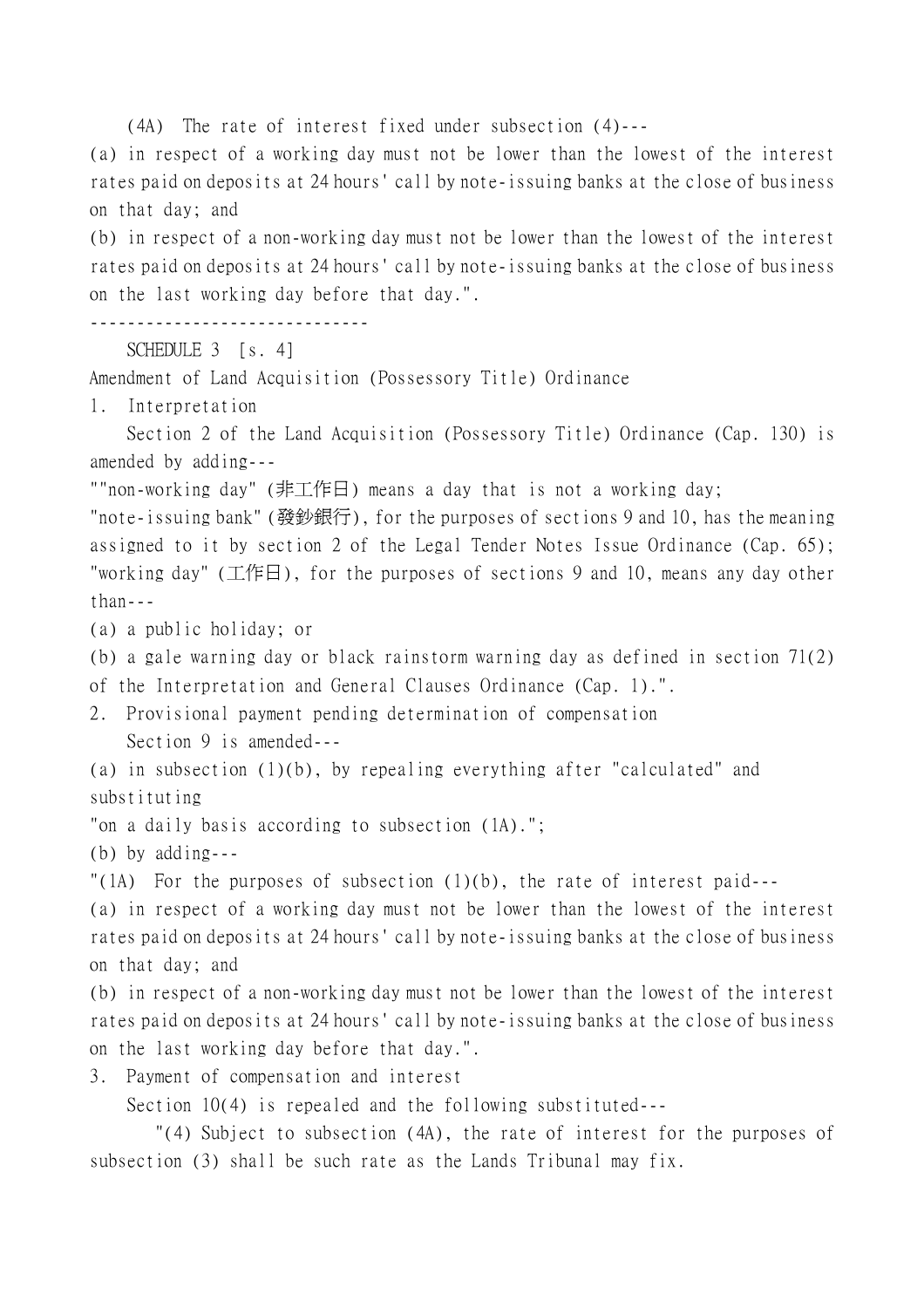(4A) The rate of interest fixed under subsection (4)---

(a) in respect of a working day must not be lower than the lowest of the interest rates paid on deposits at 24 hours' call by note-issuing banks at the close of business on that day; and

(b) in respect of a non-working day must not be lower than the lowest of the interest rates paid on deposits at 24 hours' call by note-issuing banks at the close of business on the last working day before that day.".

SCHEDULE 4 [s. 5]

Amendment of Country Parks Ordinance

1. Interest on compensation

Section 21 of the Country Parks Ordinance (Cap. 208) is amended---

(a) by renumbering it as section 21(1);

(b) in subsection (1), by repealing "lowest rate paid from time to time by members of The Hong Kong Association of Banks on time deposits" and substituting "rate specified in subsection (2)";

(c) by adding---

"(2) For the purposes of subsection (1), the rate of interest paid---

(a) in respect of a working day shall be the lowest of the interest rates paid on deposits at 24 hours' call by note-issuing banks at the close of business on that day; and

(b) in respect of a non-working day shall be the lowest of the interest rates paid on deposits at 24 hours' call by note-issuing banks at the close of business on the last working day before that day.

(3) In this section---

"non-working day" (非工作日) means a day that is not a working day;

"note-issuing bank" (發鈔銀行) has the meaning assigned to it by section 2 of the Legal Tender Notes Issue Ordinance (Cap. 65);

"working day" (工作日) means any day other than---

(a) a public holiday; or

(b) a gale warning day or black rainstorm warning day as defined in section 71(2) of the Interpretation and General Clauses Ordinance (Cap. 1).".

------------------------------

SCHEDULE 5 [s. 6]

Amendment of Mass Transit Railway (Land Resumption and Related

Provisions) Ordinance and Its Subsidiary Legislation

Mass Transit Railway (Land Resumption and

Related Provisions) Ordinance

1. Interest on compensation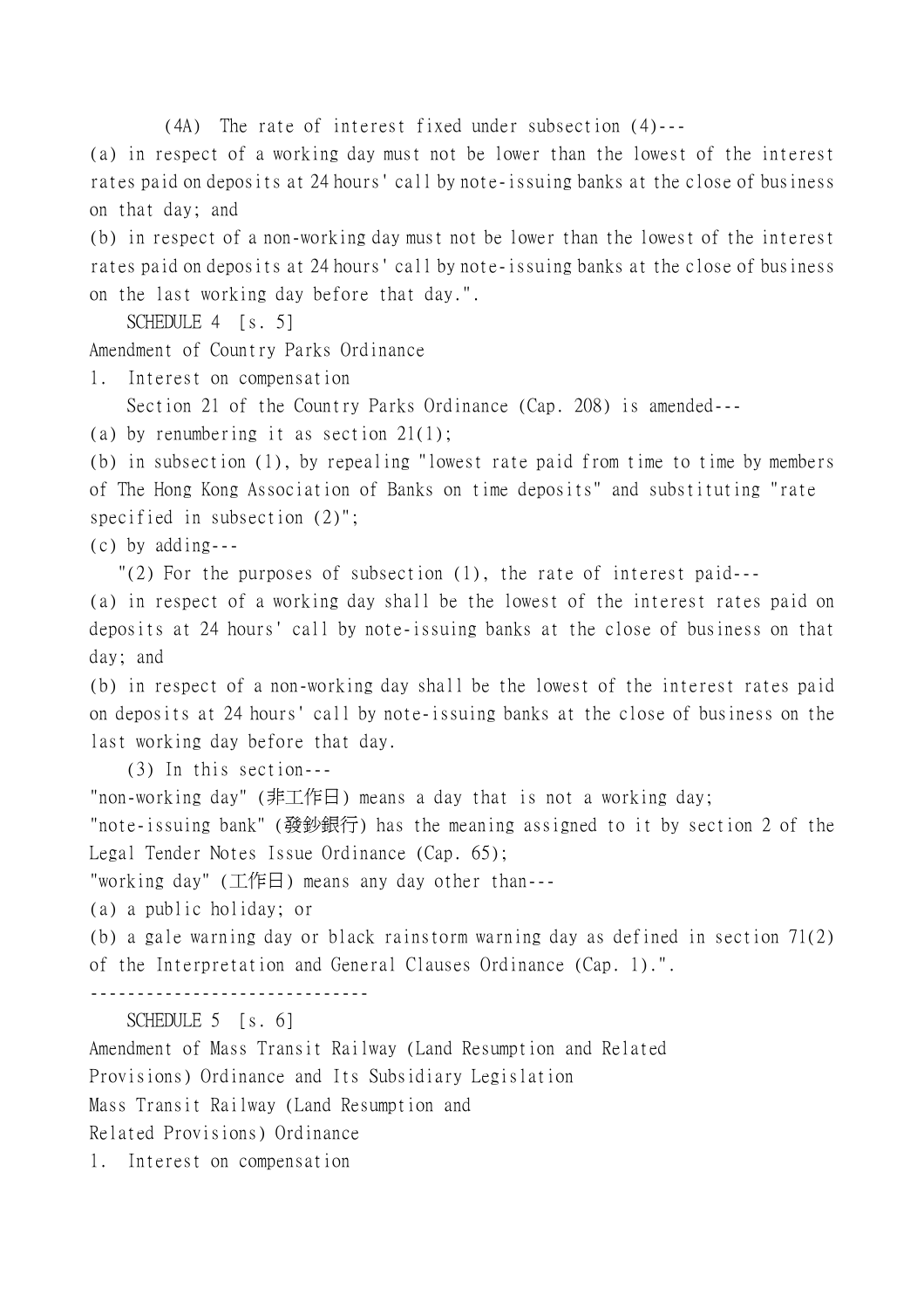Section 26 of the Mass Transit Railway (Land Resumption and Related Provisions) Ordinance (Cap. 276) is amended---

(a) by renumbering it as section 26(1);

(b) in subsection (1), by repealing "paid from time to time by members of The Hong Kong Association of Banks on deposits at 7 days' call" and substituting "specified in subsection (2)";

(c) by adding---

"(2) For the purposes of subsection (1), the rate of interest paid---

(a) in respect of a working day shall be the lowest of the interest rates paid on deposits at 24 hours' call by note-issuing banks at the close of business on that day; and

(b) in respect of a non-working day shall be the lowest of the interest rates paid on deposits at 24 hours' call by note-issuing banks at the close of business on the last working day before that day.

(3) In this section---

"non-working day" (非工作日) means a day that is not a working day;

"note-issuing bank" (發鈔銀行) has the meaning assigned to it by section 2 of the Legal Tender Notes Issue Ordinance (Cap. 65);

"working day" (工作日) means any day other than---

(a) a public holiday; or

(b) a gale warning day or black rainstorm warning day as defined

```
in section 71(2) of the Interpretation and General Clauses Ordinance (Cap. 1).".
Resolution of the Legislative Council
```
2. Repeal

The Resolution of the Legislative Council (L.N. 182 of 1977) (Cap. 276 sub. leg.) is repealed.

------------------------------

SCHEDULE 6 [s. 7]

Amendment of Air Pollution Control Ordinance

1. Determination of compensation

Schedule 4 to the Air Pollution Control Ordinance (Cap. 311) is amended---

(a) by renumbering paragraph 8 as paragraph 8(1);

(b) in paragraph 8(1), by repealing "lowest rate paid from time to time by members of The Hong Kong Association of Banks on time deposits" and substituting "rate specified in subparagraph (2)";

(c) in paragraph 8, by adding---

"(2) For the purposes of subparagraph (1), the rate of interest paid---

(a) in respect of a working day shall be the lowest of the interest rates paid on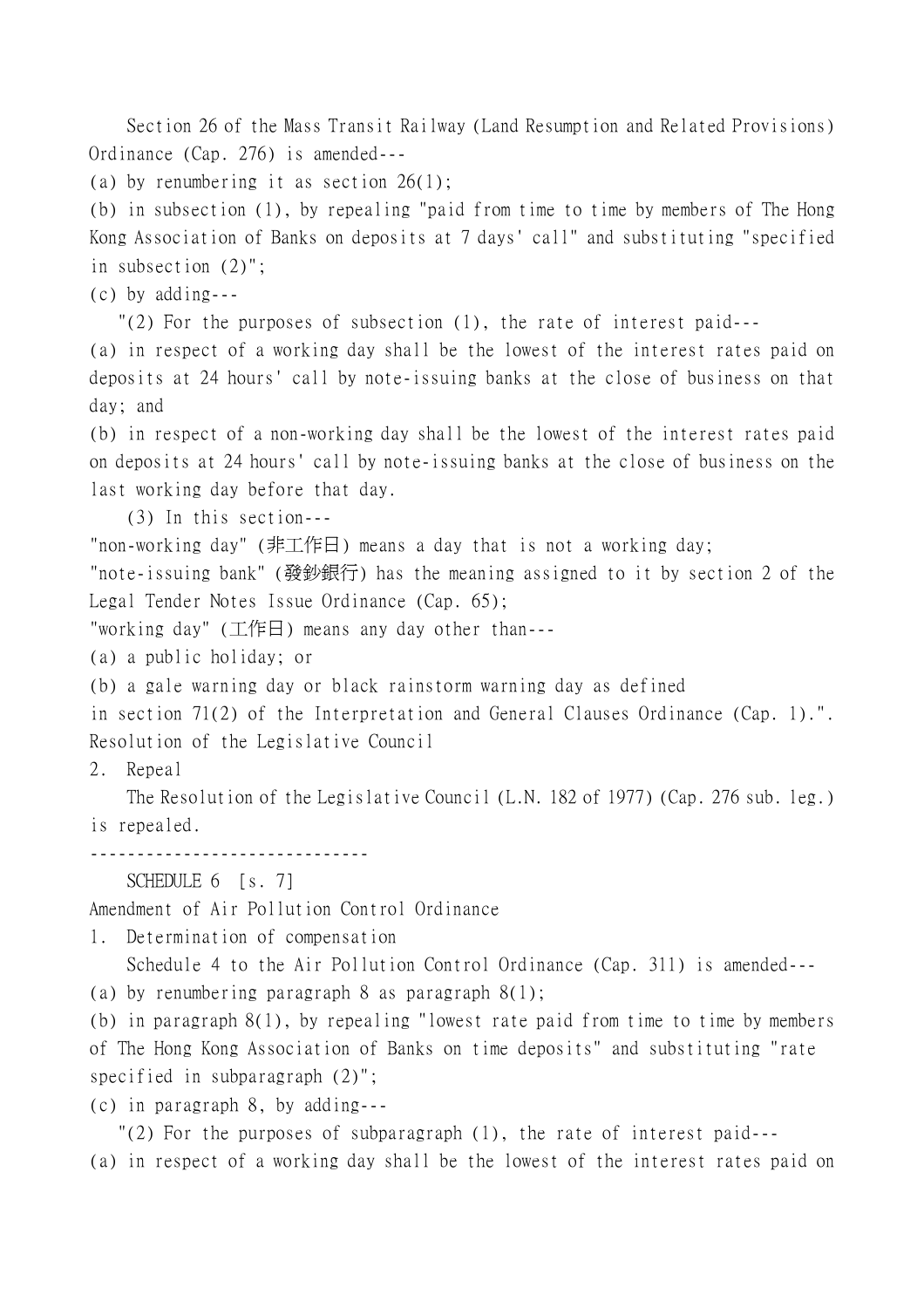deposits at 24 hours' call by note-issuing banks at the close of business on that day; and

(b) in respect of a non-working day shall be the lowest of the interest rates paid on deposits at 24 hours' call by note-issuing banks at the close of business on the last working day before that day.

(3) In this paragraph---

"non-working day" (非工作日) means a day that is not a working day;

"note-issuing bank" (發鈔銀行) has the meaning assigned to it by section 2 of the Legal Tender Notes Issue Ordinance (Cap. 65);

"working day" (工作日) means any day other than---

(a) a public holiday; or

(b) a gale warning day or black rainstorm warning day as defined in section 71(2)

of the Interpretation and General Clauses Ordinance (Cap. 1).".

SCHEDULE 7 [s. 8]

Amendment of Water Pollution Control Ordinance and

Its Subsidiary Legislation

Water Pollution Control Ordinance

1. Determination of compensation

The Second Schedule to the Water Pollution Control Ordinance (Cap. 358) is amended---

(a) by renumbering paragraph 8 as paragraph 8(1);

(b) in paragraph 8(1), by repealing "lowest rate paid from time to time by members of The Hong Kong Association of Banks on time deposits" and substituting "rate specified in subparagraph (2)";

(c) in paragraph 8, by adding---

"(2) For the purposes of subparagraph (1), the rate of interest paid---

(a) in respect of a working day shall be the lowest of the interest rates paid on deposits at 24 hours' call by note-issuing banks at the close of business on that day; and

(b) in respect of a non-working day shall be the lowest of the interest rates paid on deposits at 24 hours' call by note-issuing banks at the close of business on the last working day before that day.

(3) In this paragraph---

"non-working day" (非工作日) means a day that is not a working day;

"note-issuing bank" (發鈔銀行) has the meaning assigned to it by section 2 of the Legal Tender Notes Issue Ordinance (Cap. 65);

"working day" (工作日) means any day other than---

(a) a public holiday; or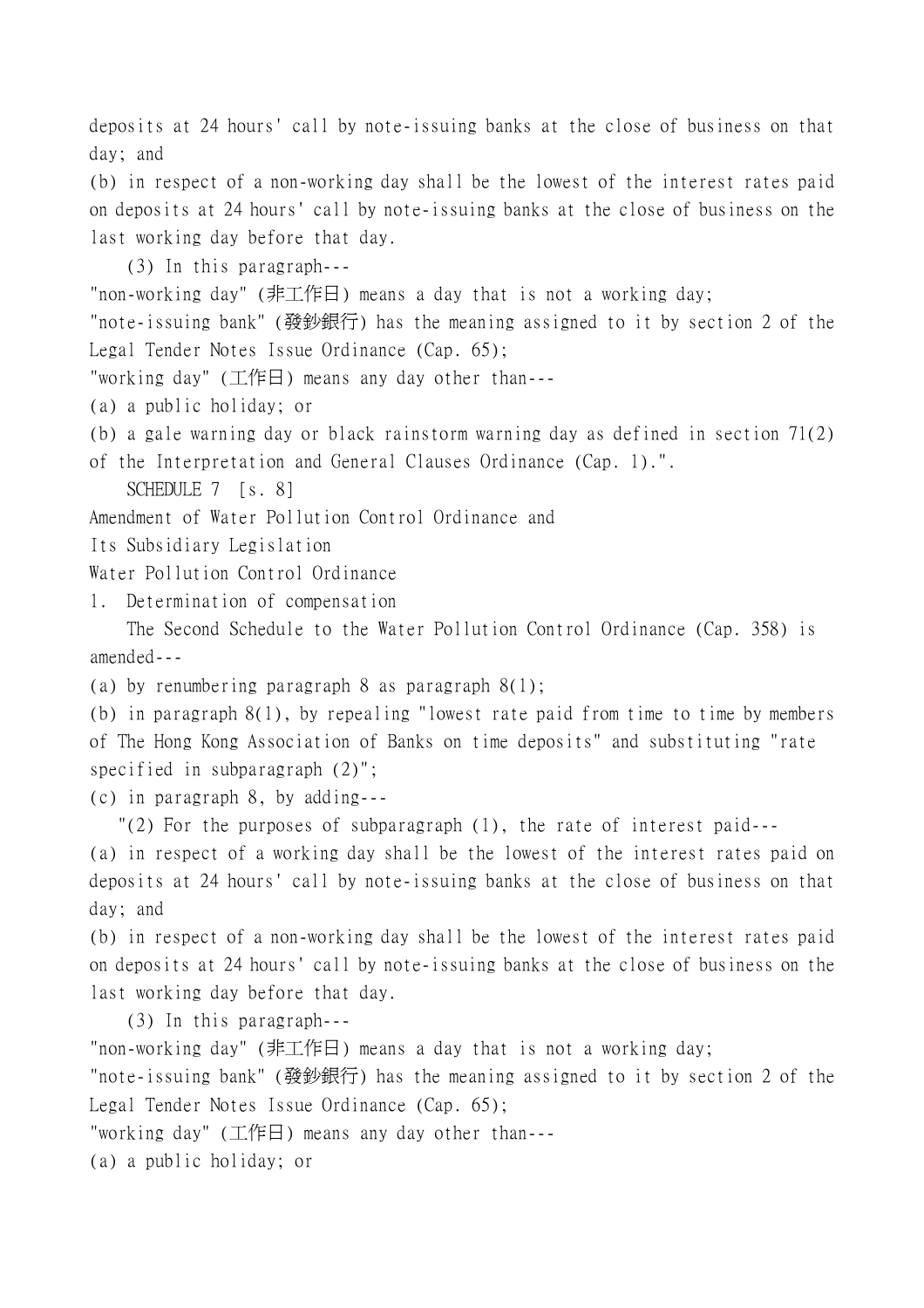(b) a gale warning day or black rainstorm warning day as defined in section 71(2) of the Interpretation and General Clauses Ordinance (Cap. 1).". Water Pollution Control (Sewerage) Regulation

2. Interest

Section 22 of the Water Pollution Control (Sewerage) Regulation (Cap. 358 sub. leg.) is amended---

(a) by renumbering it as section  $22(1)$ ;

(b) in subsection (1)(b), by repealing everything after "appropriate and" and substituting ", subject to subsection (2), at such rate as it may fix."; (c) by adding---

"(2) The rate of interest fixed under subsection  $(1)(b)$ ---

(a) in respect of a working day must not be lower than the lowest of the interest rates paid on deposits at 24 hours' call by note-issuing banks at the close of business on that day; and

(b) in respect of a non-working day must not be lower than the lowest of the interest rates paid on deposits at 24 hours' call by note-issuing banks at the close of business on the last working day before that day.

(3) In this section, "non-working day" (非工作日), "note-issuing bank" (發鈔 銀行) and "working day" (工作日) have the meanings assigned to them respectively by paragraph 8(3) of the Second Schedule to the Ordinance.".

SCHEDULE 8 [s. 9]

Amendment of Roads (Works, Use and Compensation) Ordinance

1. Interest

Section 33 of the Roads (Works, Use and Compensation) Ordinance (Cap. 370) is amended---

(a) by renumbering it as section 33(1);

(b) in subsection (1)(b), by repealing everything after "fit and" and substituting ", subject to subsection (2), at such rate as it may fix.";

(c) by adding---

"(2) The rate of interest fixed under subsection  $(1)(b)$ ---

(a) in respect of a working day must not be lower than the lowest of the interest rates paid on deposits at 24 hours' call by note-issuing banks at the close of business on that day; and

(b) in respect of a non-working day must not be lower than the lowest of the interest rates paid on deposits at 24 hours' call by note-issuing banks at the close of business on the last working day before that day.

(3) In this section---

"non-working day" (非工作日) means a day that is not a working day;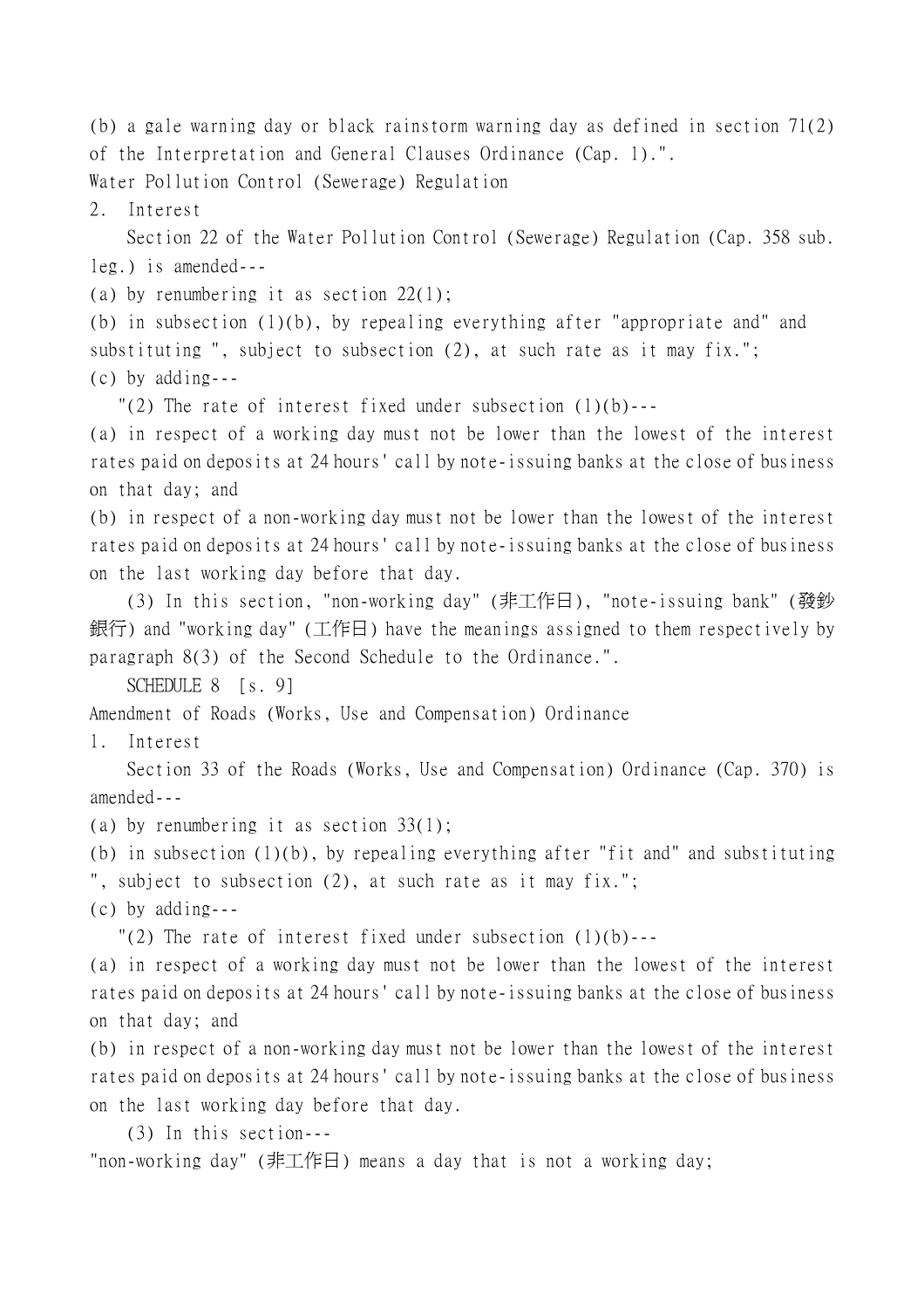"note-issuing bank" (發鈔銀行) has the meaning assigned to it by section 2 of the Legal Tender Notes Issue Ordinance (Cap. 65);

"working day" (工作日) means any day other than---

(a) a public holiday; or

(b) a gale warning day or black rainstorm warning day as defined in section 71(2) of the Interpretation and General Clauses Ordinance (Cap. 1).".

------------------------------

SCHEDULE 9 [s. 10]

Amendment of Land Drainage Ordinance

1. Interest

Section 42 of the Land Drainage Ordinance (Cap. 446) is amended---

(a) by renumbering it as section 42(1);

(b) in subsection (1)(b), by repealing everything after "fit and" and substituting ", subject to subsection (2), at such rate as it may fix.";

(c) by adding---

"(2) The rate of interest fixed under subsection  $(1)(b)$ ---

(a) in respect of a working day must not be lower than the lowest of the interest rates paid on deposits at 24 hours' call by note-issuing banks at the close of business on that day; and

(b) in respect of a non-working day must not be lower than the lowest of the interest rates paid on deposits at 24 hours' call by note-issuing banks at the close of business on the last working day before that day.

(3) In this section---

"non-working day" (非工作日) means a day that is not a working day;

"note-issuing bank" (發鈔銀行) has the meaning assigned to it by section 2 of the Legal Tender Notes Issue Ordinance (Cap. 65);

"working day" (工作日) means any day other than---

(a) a public holiday; or

(b) a gale warning day or black rainstorm warning day as defined in section 71(2) of the Interpretation and General Clauses Ordinance (Cap. 1).".

------------------------------

SCHEDULE 10 [s. 11]

Amendment of New Territories Land Exchange

Entitlements (Redemption) Ordinance

1. Interpretation

Section 2 of the New Territories Land Exchange Entitlements (Redemption) Ordinance

(Cap. 495) is amended by repealing the definition of "note-issuing bank" and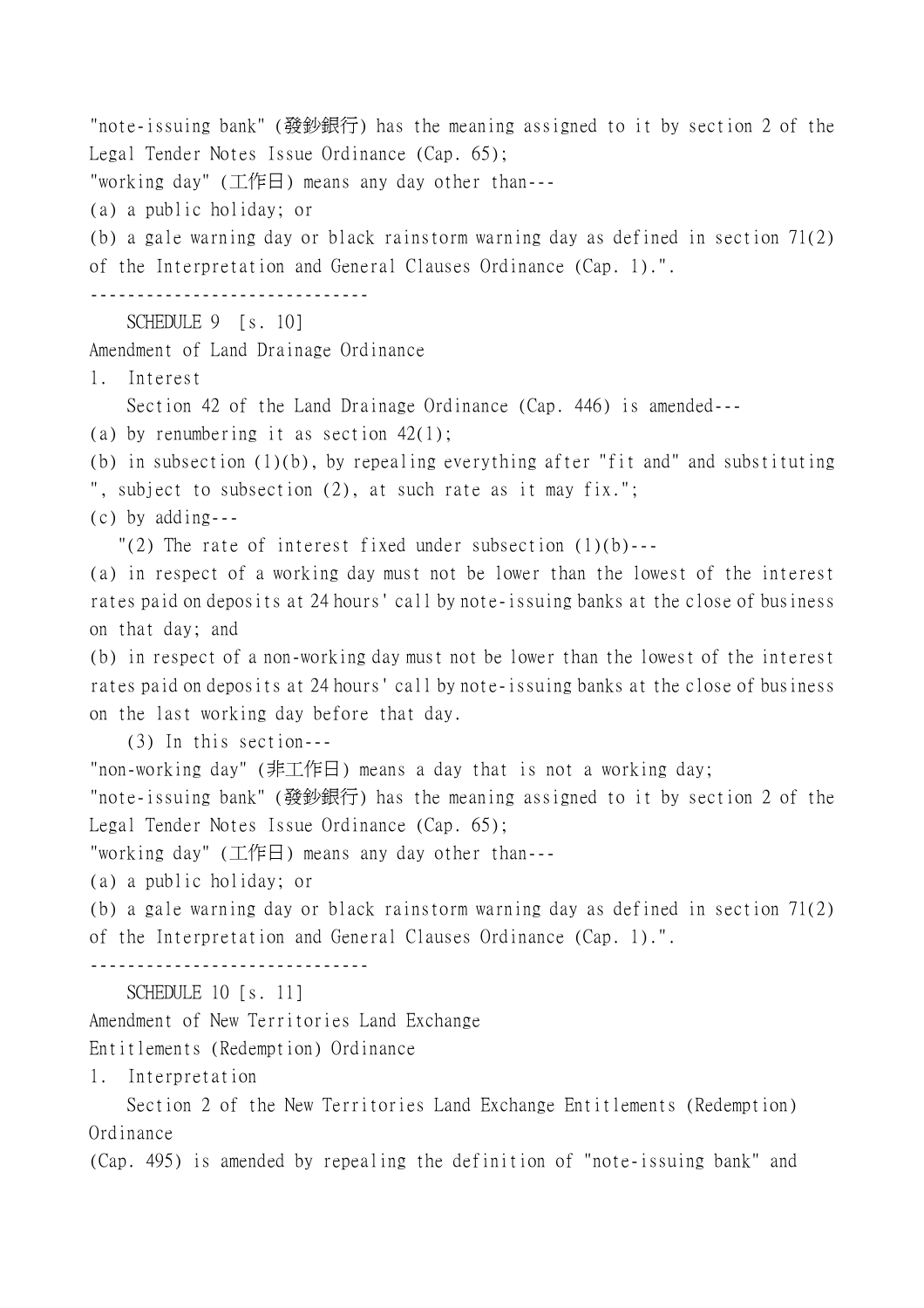substituting--- ""note-issuing bank" (發鈔銀行) has the meaning assigned to it by section 2 of the Legal Tender Notes Issue Ordinance (Cap. 65);". 2. Interest on redemption money Section 6 is amended--- (a) by repealing subsection (2) and substituting--- "(2) The rate of interest payable under subsection (1)--- (a) in respect of a working day shall be the lowest of the interest rates paid on deposits at 24 hours' call by note-issuing banks at the close of business on that day; and (b) in respect of a non-working day shall be the lowest of the interest rates paid on deposits at 24 hours' call by note-issuing banks at the close of business on the last working day before that day."; (b) by adding--- "(4) In this section--- "non-working day" (非工作日) means a day that is not a working day; "working day" (工作日) means any day other than--- (a) a public holiday; or (b) a gale warning day or black rainstorm warning day as defined in section 71(2) of the Interpretation and General Clauses Ordinance (Cap. 1).". SCHEDULE 11 [s. 12] Amendment of Railways Ordinance 1. Interest Section 38 of the Railways Ordinance (Cap. 519) is amended--- (a) by renumbering it as section 38(1); (b) in subsection (1)(b), by repealing everything after "fit and" and substituting ", subject to subsection (2), at such rate as it may fix."; (c) by adding--- "(2) The rate of interest fixed under subsection  $(1)(b)$ ---(a) in respect of a working day must not be lower than the lowest of the interest rates paid on deposits at 24 hours' call by note-issuing banks at the close of business on that day; and (b) in respect of a non-working day must not be lower than the lowest of the interest rates paid on deposits at 24 hours' call by note-issuing banks at the close of business on the last working day before that day. (3) In this section---

"non-working day" (非工作日) means a day that is not a working day;

"note-issuing bank" (發鈔銀行) has the meaning assigned to it by section 2 of the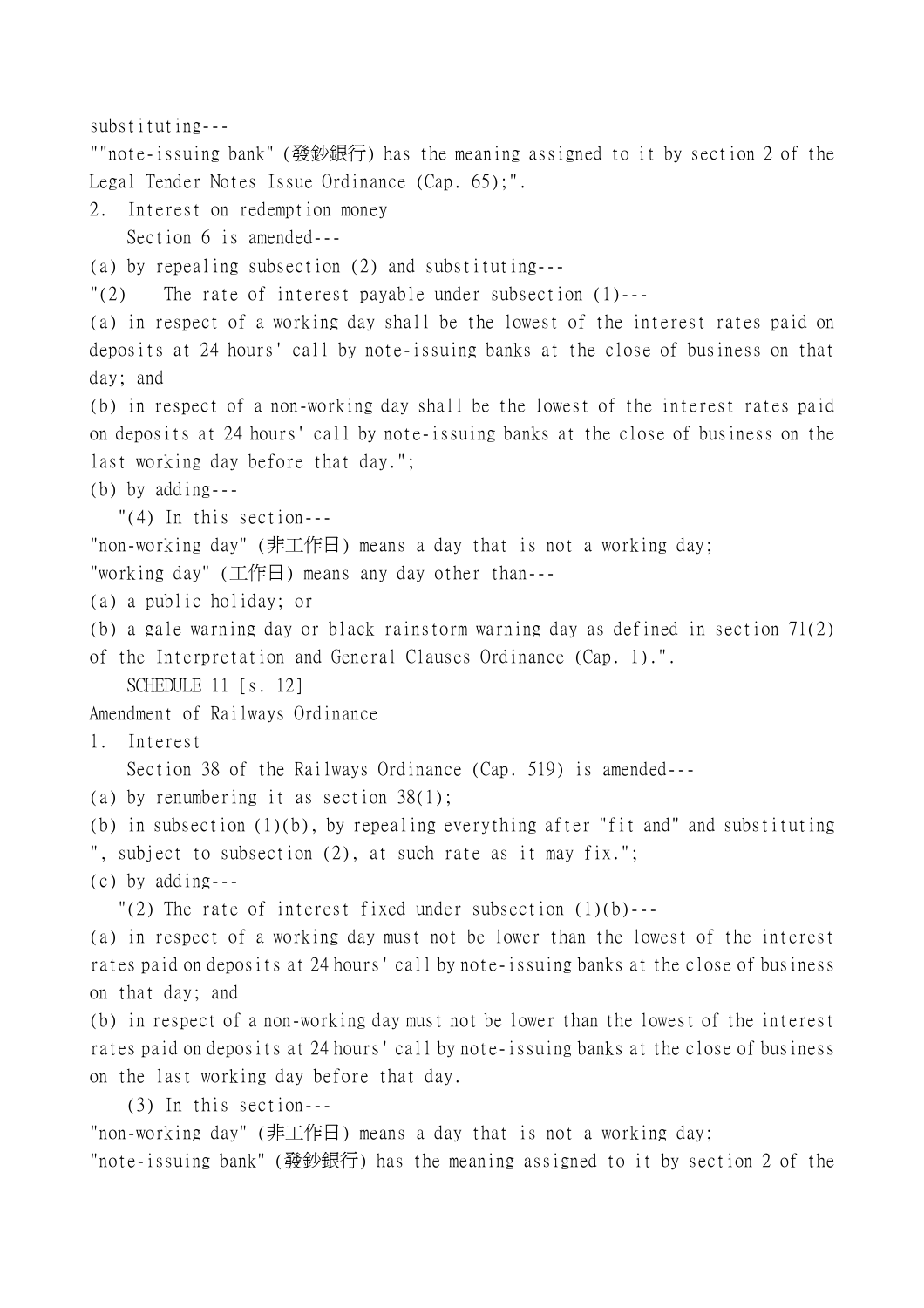Legal Tender Notes Issue Ordinance (Cap. 65); "working day" (工作日) means any day other than--- (a) a public holiday; or (b) a gale warning day or black rainstorm warning day as defined in section 71(2) of the Interpretation and General Clauses Ordinance (Cap. 1).".

Explanatory Memorandum

The purpose of this Bill is to introduce amendments to various Ordinances in order to re-define the interest rates applicable to provisional payments, redemption money and compensation payable under them.

2. Clauses 2 to 12 give effect to the Schedules to the proposed Ordinance.

3. Clause 13 is a validation and application clause. Before 3 July 2000, the maximum interest rates payable on time deposits with a maturity of less than 7 days by members of The Hong Kong Association of Banks ("members") were determined by the Association. Almost all of the enactments being amended by the proposed Ordinance that provided for payment of interest on provisional payments, redemption money or compensation made reference to the lowest interest rate payable on time deposits by the members. On 3 July 2000, the practice of determination of these interest rates by the Association was abandoned and members were free to determine their own rates of interest. Since the members were not obliged to inform the Government of the rates they offered, those enactments became practically impossible to administer. The Government therefore adopted the following practical administrative measures--- (a) if the period or any day of the period to which the interest payments related occurred before 3 July 2000, the provisions of the enactments amended by the proposed Ordinance, as they existed immediately before the commencement of the proposed Ordinance ("the existing provisions"), would apply to those payments in relation to that period or any day of that period;

(b) if the period or any day of the period to which the interest payments related occurred on or after 3 July 2000 but before 3 October 2000, the rate of interest applicable in relation to that period or any day of that period would be the lowest interest rate paid by the members on time deposits on 2 July 2000;

(c) if the period or any day of the period to which the interest payments related occurred on or after 3 October 2000 but before the date of the commencement of the proposed Ordinance and those payments related to the existing provisions of some enactments (the Country Parks Ordinance (Cap. 208), the Mass Transit Railway (Land Resumption and Related Provisions) Ordinance (Cap. 276), the Resolution of the Legislative Council (Cap. 276 sub. leg.), the Air Pollution Control Ordinance (Cap. 311) and the Water Pollution Control Ordinance (Cap. 358)), the rate of interest payable in relation to that period or any day of that period would be the lowest of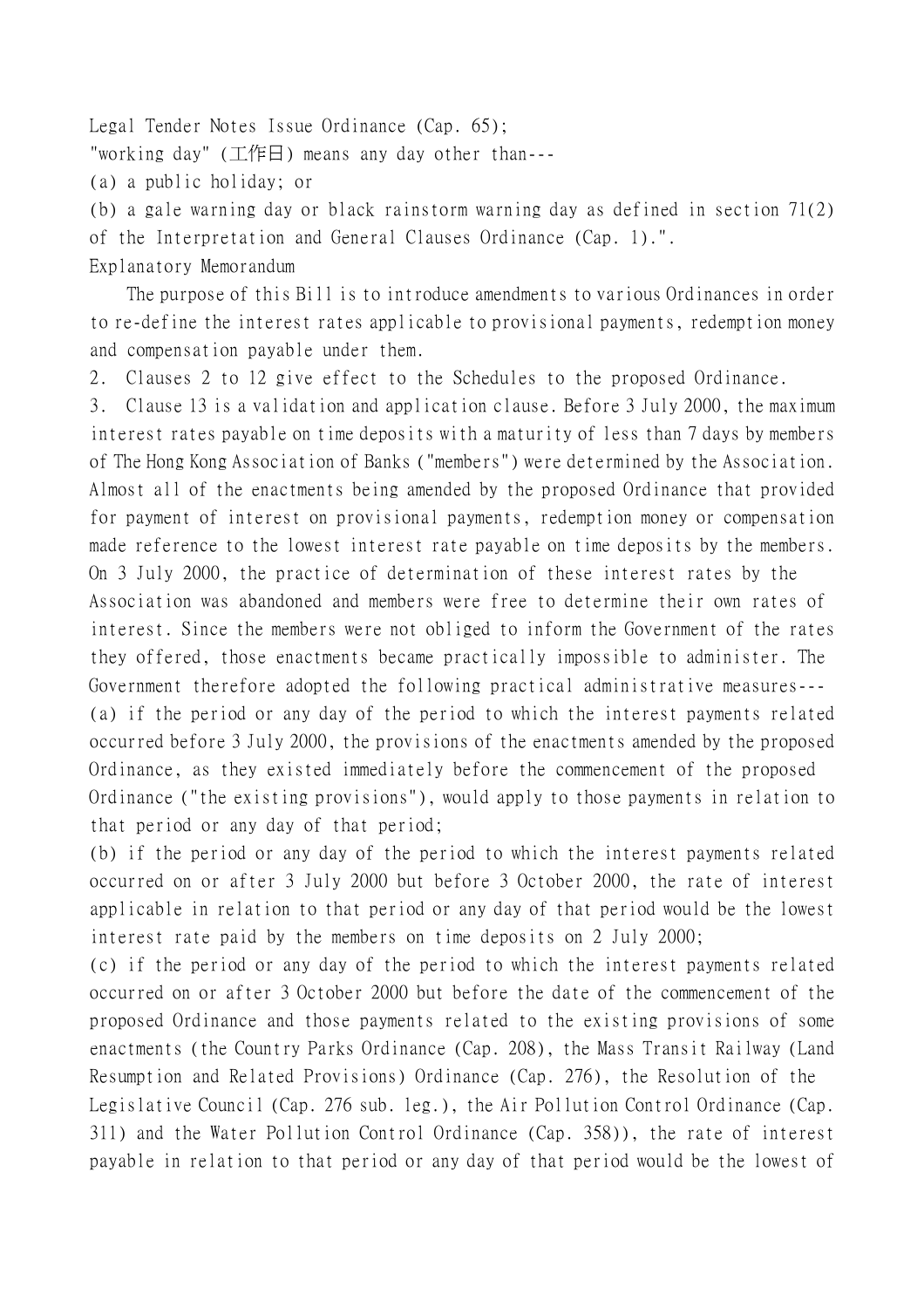the interest rates paid on deposits at 24 hours' call at the close of business on each day by those members that provided the Government with the relevant interest rate;

(d) if the period or any day of the period to which the interest payments related occurred on or after 3 October 2000 but before the date of the commencement of the proposed Ordinance and those payments related to the existing provisions of some enactments (the Lands Resumption Ordinance (Cap. 124), the Foreshore and Sea-bed (Reclamations) Ordinance (Cap. 127), the Land Acquisition (Possessory Title)

Ordinance (Cap. 130), the Water Pollution Control (Sewerage) Regulation (Cap. 358 sub. leg.), the Roads (Works, Use and Compensation) Ordinance (Cap. 370), the Land Drainage Ordinance (Cap. 446) and the Railways Ordinance (Cap. 519)), the rate of interest payable in relation to that period or any day of that period must not be lower than the lowest of the interest rates paid on deposits at 24 hours' call at the close of business on each day by those members that provided the Government with the relevant interest rate;

(e) if the period or any day of the period to which the interest payments related occurred on or after 3 October 2000 but before the date of the commencement of the proposed Ordinance and those payments related to the existing provisions of the New Territories Land Exchange Entitlements (Redemption) Ordinance (Cap. 495), the rate of interest payable in relation to that period or any day of that period would be the lowest of the interest rates paid on deposits at 24 hours' call by note-issuing banks at the close of business on each day.

Clause 13 validates interest payments that were made in accordance with the administrative measures taken before the commencement of the proposed Ordinance and provides statutory authority for interest payments to be made similarly after the commencement of the proposed Ordinance in relation to periods that occurred before the commencement of the proposed Ordinance.

4. Schedule 1 amends the Lands Resumption Ordinance (Cap. 124) by re-defining the interest rate applicable to---

(a) the provisional payment of compensation pending the determination by the Lands Tribunal of disputed claims for compensation for the resumption of land by the Government (section 2 of Schedule 1);

(b) the sum payable as compensation by virtue of a determination of the Lands Tribunal or an agreement under that Ordinance (section 3 of Schedule 1).

5. The proposed amendment in paragraph 4(a) enables the Director of Lands to calculate interest applicable to the provisional payment on a daily basis and at a rate that must not be lower than the lowest of the interest rates paid on deposits at 24 hours' call by note-issuing banks at the close of business on each day. The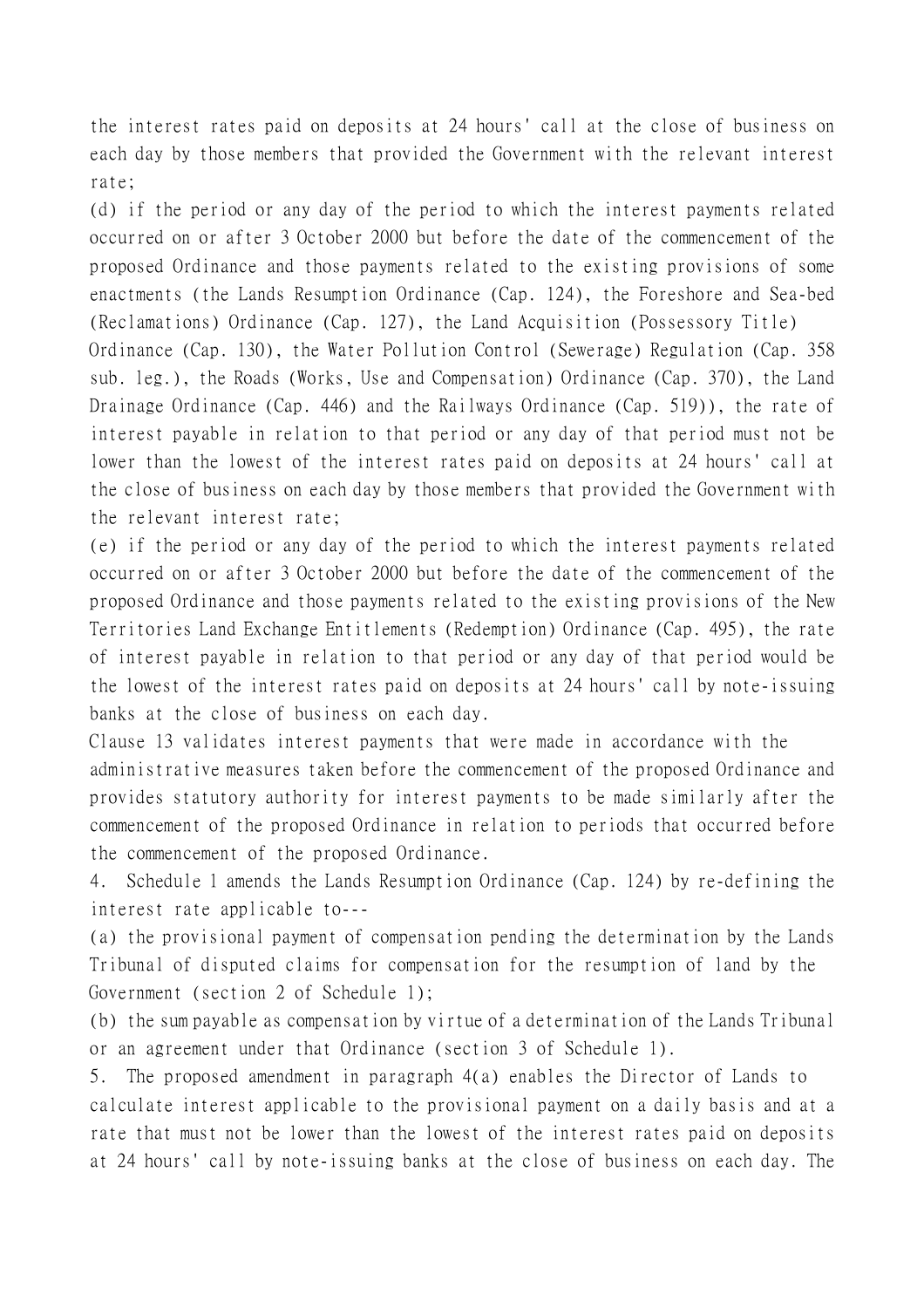proposed amendment in paragraph 4(b) provides that the rate of interest applicable to the sum payable as compensation, which may be fixed by the Lands Tribunal, must not be lower than the lowest of the interest rates paid on deposits at 24 hours' call by note-issuing banks at the close of business on each day.

6. Schedule 2 amends the Foreshore and Sea-bed (Reclamations) Ordinance (Cap. 127) by re-defining the interest rate applicable to---

(a) the provisional payment of compensation (that is pending the determination by the Lands Tribunal) in respect of reclamations under that Ordinance (section 2 of Schedule 2);

(b) the sum payable as compensation by virtue of a determination of the Lands Tribunal or an agreement under that Ordinance (section 3 of Schedule 2).

The proposed amendments in subparagraphs (a) and (b) are similar in effect to the amendments described in paragraph 5.

7. Schedule 3 amends the Land Acquisition (Possessory Title) Ordinance (Cap. 130) by re-defining the interest rate applicable to---

(a) the provisional payment of compensation (that is pending the determination by the Lands Tribunal) in respect of the acquisition of any land under that Ordinance (section 2 of Schedule 3);

(b) the sum payable as compensation by virtue of a determination of the Lands Tribunal or an agreement under that Ordinance (section 3 of Schedule 3).

The proposed amendments in subparagraphs (a) and (b) are similar in effect to the amendments described in paragraph 5.

8. Schedule 4 amends the Country Parks Ordinance (Cap. 208) by re-defining the interest rate applicable to the compensation payable under that Ordinance. The proposed amendment would have the effect that the interest rates paid on compensation under that Ordinance will be the lowest of the interest rates paid on deposits at 24 hours' call by note-issuing banks at the close of business on each day.

9. Schedule 5 amends the Mass Transit Railway (Land Resumption and Related Provisions) Ordinance (Cap. 276) and its subsidiary legislation. The Mass Transit Railway (Land Resumption and Related Provisions) Ordinance (Cap. 276) is amended by re-defining the interest rate applicable to the compensation payable under that Ordinance (section 1 of Schedule 5). The proposed amendment is similar in effect to the amendment described in paragraph 8. The Resolution of the Legislative Council (Cap. 276 sub. leg.) is repealed (section 2 of Schedule 5).

10. Schedule 6 amends the Air Pollution Control Ordinance (Cap. 311) by re-defining the interest rate applicable to compensation in respect of the cancellation and variation of licences and exemptions under that Ordinance. The proposed amendment is similar in effect to the amendment described in paragraph 8.